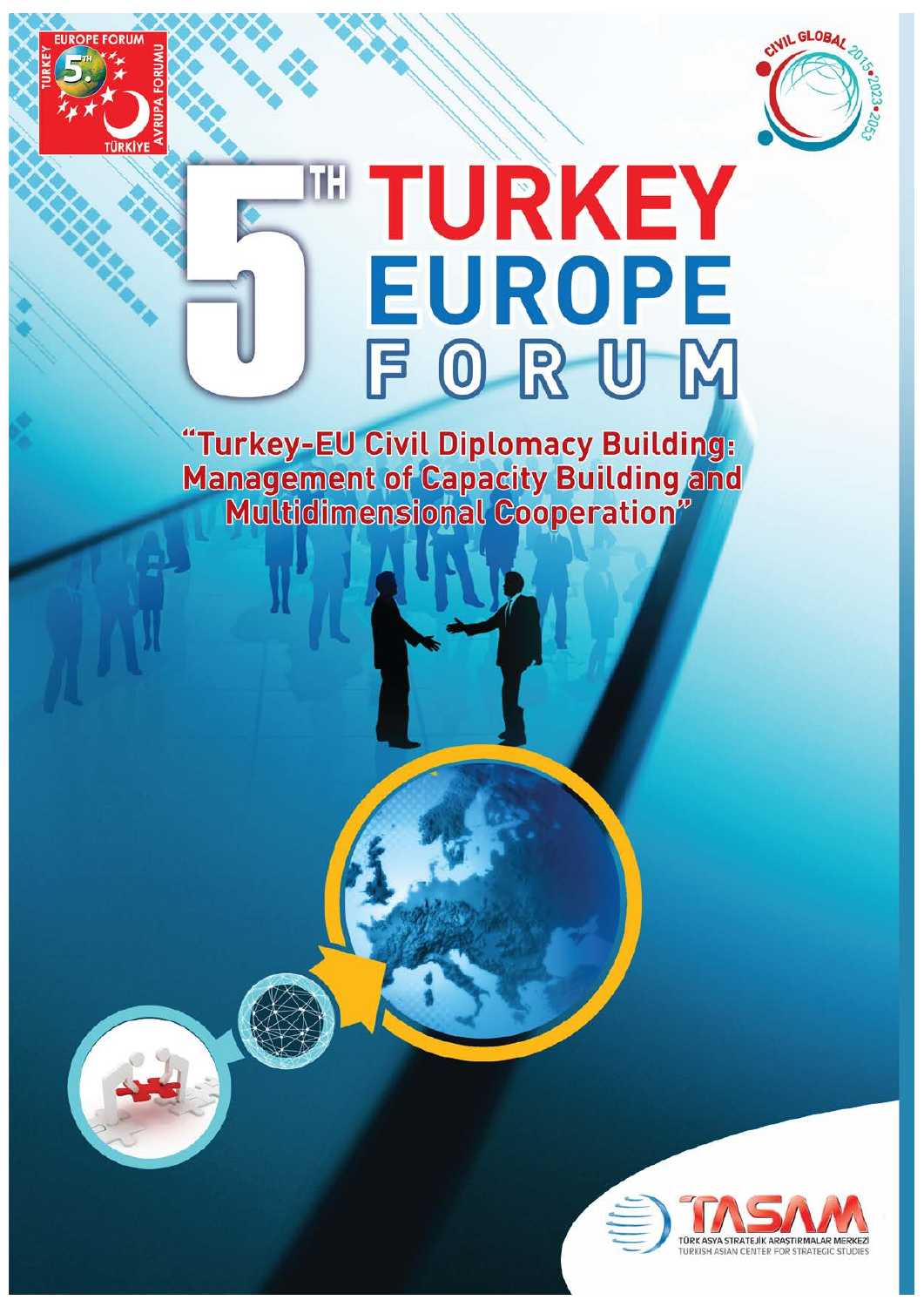

# **VISION DOCUMENT(DRAFT)**

# **5TH TURKEY-EUROPE FORUM**

## **"Turkey-EU Civil Diplomacy Building: Management of Capacity Building and Multidimensional Cooperation"**

### **( 20-22 April 2016, Pullman Istanbul Hotel, Istanbul )**

In terms of language developed in the framework of the European Union, "Europeanises"; covers the entire geographical, historical and cultural elements. Therefore, "**European Country**" concept that is in the Article 49 of Maastricht Treaty which regulates expansion, contains issues about "**European Identity**" that is above the geographical limits of the EU. European Identity is a result of efforts to end the debate about "being European". This debate has quite a dynamic restructuring process, basically refers to the existence of a common system of values shared between the member states of the European Union citizens.

It is obvious that **the last wave of enlargement** that is completed with inclusion of Bulgaria and Romania in January 2007 and Croatia in 2013 **has dramatically changed balances in the union.** However, it is possible to argue that EU's "**deepening**" experiences until the last wave also was not a total success story. Therefore, "deepening" is generally a painful process for EU and it is normal that this difficulty will increase parallel with the rise of member country. However, it cannot be claimed that this difficulty will end the "deepening" efforts of the EU.

There are several reasons of **economic crisis that Euro zone faces**. An important reason is that global crisis reached to EU countries and **specified conditions leaved completely** that is determined in **Maastricht** convergence conditions (entry requirement to economic and monetary union) in order to seeking an internal solution efforts within the EU countries Other than this, it can be said that internal dynamics of the Eurozone and the U.S.' and China's effort to maintain their current value at low levels are other reasons of the Eurozone crisis.

It is important that **Turkey is a country that pertaining to Maastricht convergence conditions** (Although she is not in the Eurozone) while EU is seeking a solution to crisis in Eurozone. However, what is really important for Turkey at this point is, **how EU's future will be shaped after search for solutions.**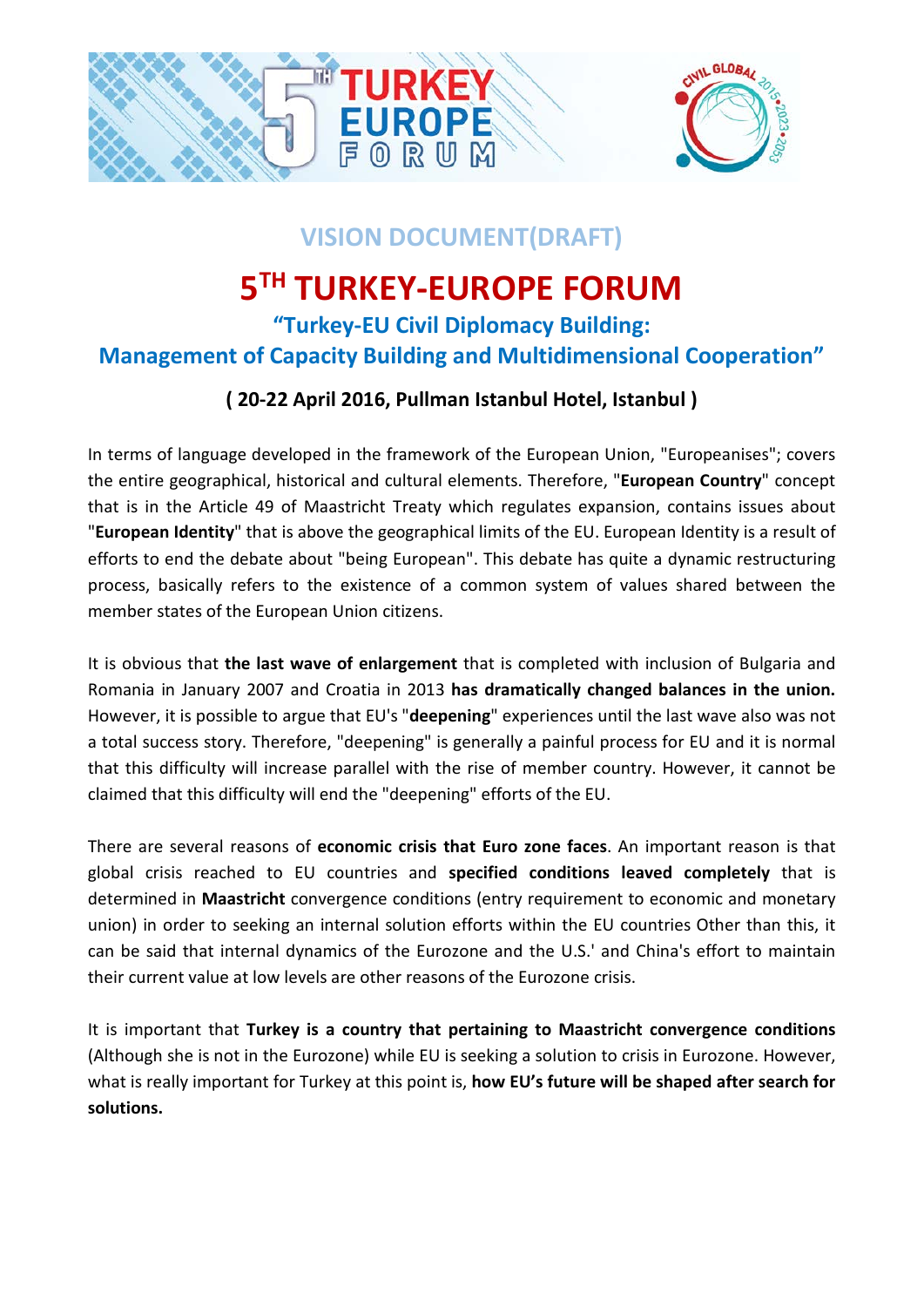

**There are certain barriers on Turkey's EU membership**. First of all, barriers that are shaped around Copenhagen conditions which **can be considered as formal barriers** (internal politics and economic factors, Cyprus and etc.) second, barriers that are discussed about but **not as formal as Copenhagen conditions** (geography, demography etc.) and finally, **barriers that are implicit, not mentioned as much as other but highly important religious and cultural barriers**. Also, Turkey and EU relations discussed around these topics. At current situation, there is an uncertainty on Turkey-EU relations while interest to each other is having an important decrease on both sides' public opinions. First of all, this situation should be **normalized**. On the other hand, **how Turkey's membership will affect EU's future** is dependent on **what kind of and EU Turkey will find** when she became a member. Therefore, what is important is Turkey, as a country that doing accession negotiations, could create a mechanism to participate to EU's future during the membership process, not after full membership.

As it known, 8 out 35 chapter that is in Turkey-EU vetoed by EU because of refusing the expansion of Customs Union to Cyprus Greek Side, 4 vetoed by France because of they "open a way to full membership" and 6 vetoed by Cyprus Greek Side. Topics that are not vetoed to open are also requires to finish expansion of Cyprus Greek Side to Custom Union under the additional protocol. Therefore, political barriers and **conditions that are not moslty technical blocked the process**, contrary to what is claimed in negotiation framework. At this point, firstly political barriers should be overcome and it is directly connected with political volition of the countries that is mentioned. A positive step towards these issues has not taken yet.

Turkish people are in a mood about relations with European Union which can be described as disappointment, distrust, loose of faith and motivation, intimidation, weariness and impassivity. There are several historical and periodic reasons for that situation. **Uncertainty about relations** and **insecurity feelings of both sides about other side's future perspectives** are also one of these reasons. Most importantly **Turkish people did not have any return for their "emotional investment" to Turkey-EU relations**. Therefore, Turkish people are key to open a way to a new increasing momentum on Turkey-EU relations. The parties concerned firstly should effort to make possible include Turkish people to process in several topics such as visa exemption.

Relations with EU is important for Turkey. Furthermore, as a country which started to negotiations, EU is not an area for foreign policy, it became a unique plane for Turkey.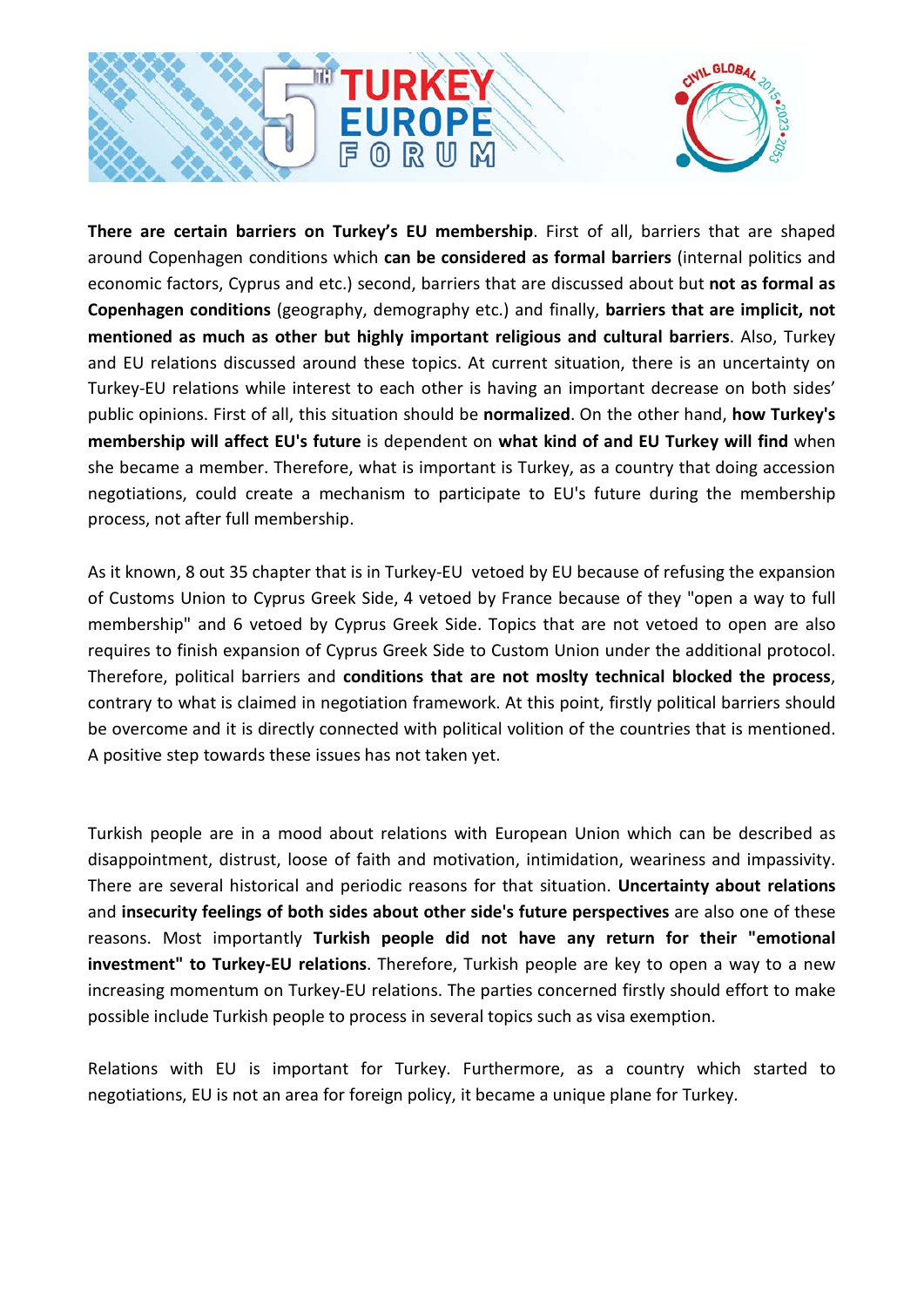

Traditional diplomacy has an effect and yield loss because of not being able to break some certain behaviour concepts and law restrictions. In order to recover this, countries use **civil diplomacy** (second-track diplomacy) channels. Communication among business world, academic world and think tanks are important parts of civil diplomacy.

In that way, countries able to exchange opinions in a wider context, develop perspective, suggest different decision options for politics without feeling under pressure of hard rules of the diplomacy.

From Turkey's perspective, it can be said that official diplomacy part of the Turkey-EU relations, which has a history of more than a half-century, are in a positive shape. Deepening of the Turkey-EU relations and experience of Turkish diplomacy's have a prominent role on it. However, EU is a fairly extensive project that has political, economic and cultural aspects which cannot be brought to the desired level with the activities carried out only in official diplomacy lane. An important reason of this lack is insufficiency of civil culture concept in Turkey, which started to develop during the 1990's. Occurrence of institutionally efficient civil think tanks at this period emphasises this truth. Another reason for this belatedness is the opening op of the Turkish economy to overseas started only after 1980s.

As a result of this and such other reasons, **Turkey, while developing her relations with the EU, felt heavy burden of remaining within the framework of the official diplomatic context and experienced several major difficulties on overcoming some problems**. **It is important that Turkey-EU relations should be discussed among think tanks from both side** in order to overcome these difficulties more easily in the future. Opinions and suggestions that developed in that context will be helpful for **Turkey to display an effective position on her relations with the EU.**

When historical and geopolitics contexts analysed, Turkey and Europe might produce value if they collaborate on economics, political and cultural areas or might damage to each other if they separate their ways. When it analysed from cooperation opportunities perspective, Turkey, EU (in particular) and all European (in general) can develop multilateral regional (Africa, Balkans, Black Sea, Caucasus, Middle East, Middle Asia) policies or carry out joint projects.

In that context, a discussion platform will occur which brings together academy and business world represents in Turkey who are interested with EU, European countries' foundations that is